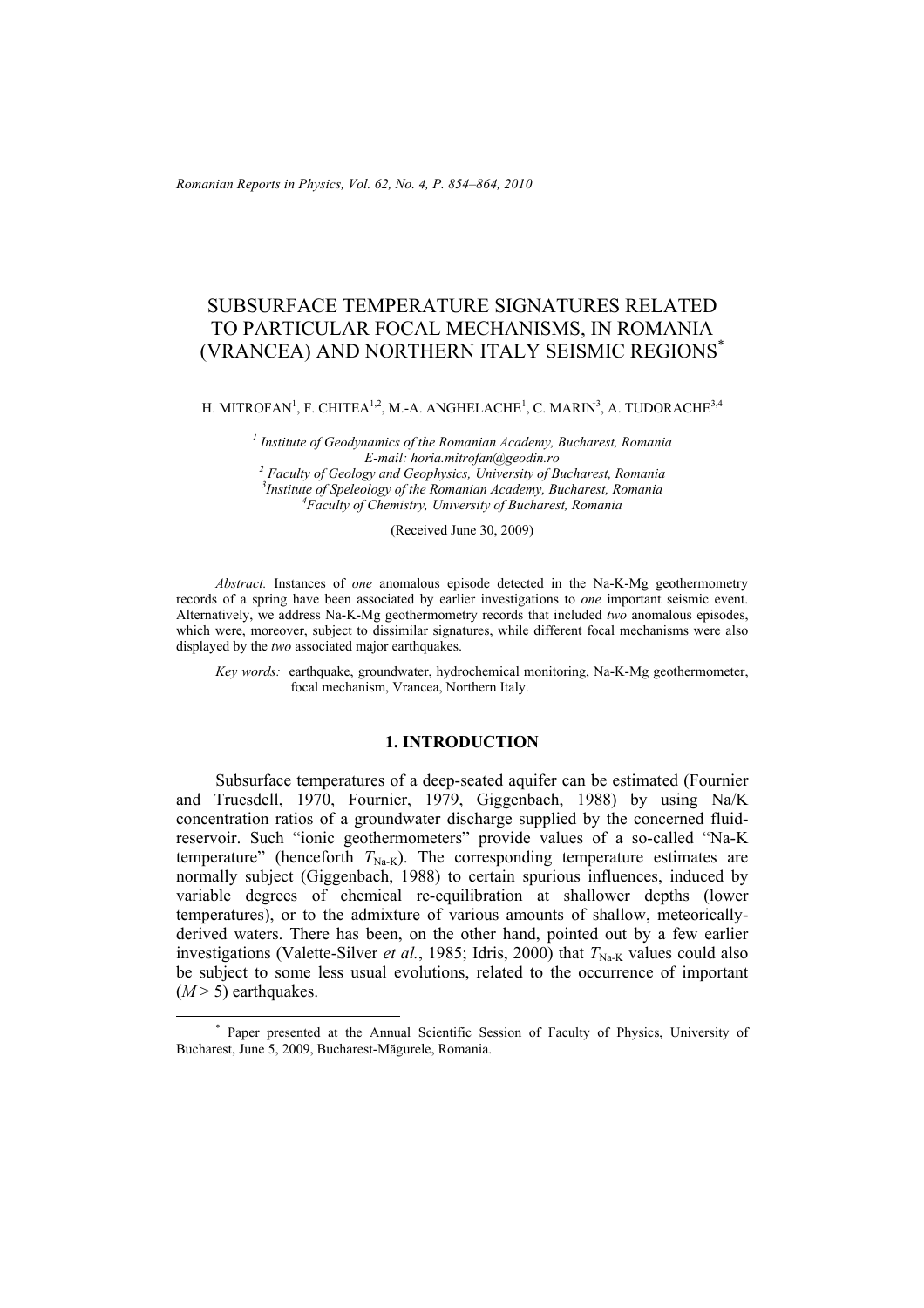A method aimed at discriminating between genuine seismically-related signatures, and inherent "spurious" fluctuations undergone by  $T_{\text{Na-K}}$  has been recently described by Mitrofan *et al.* (2009), in association with the processing of observation data pertaining to an important earthquake  $(M_w=6.0)$  occurred in Vrancea area (Romania) on 27 October 2004. The indicated method makes use of the "scatterplot" analysis (Cioni *et al.*, 2007), an approach that facilitates the investigation of correlations possibly existing between  $T_{\text{Na-K}}$  values, and values of a so-called "maturity index" (henceforth MI), defined by Giggenbach (1988): the latter non-dimensional parameter evaluates – in a certain sense – the "quality" of the  $T_{\text{Na-K}}$  assessment (in fact it estimates, by additionally considering the fastreadjusting K/Mg solute ratio, the up-flowing solution departure from the chemical equilibrium mirrored by  $T_{\text{Na-K}}$ ).

By analyzing the considered spring of Vrancea area (specifically located within the Slanic Moldova spa) in terms of the indicated "scatterplot" approach, Mitrofan *et al.* (2009) have distinctively identified:

– a data points "cluster", which assumedly reflected a "routine" behavior;

– another more specific, 18 months-long regime of data-points distribution; the latter ended just before the  $M_w = 6.0$  earthquake, being consequently, most probably, connected to the preparation stage of that seismic shock.

The present study aims to further extend the investigation of various earthquake-related signatures recorded by means of Na-K-Mg geothermometry / scatterplot analysis. In this respect, the above-mentioned procedure has been employed in the processing of a chemical-analytical data-set already published by Hartmann *et al*. (2005), who addressed a monitoring operation conducted in Vrancea area during 1997–1999, and of another data-set presented by Federico *et al.* (2008), concerning a monitoring operation carried out during 2004-2005 in Northern Italy. There has yet to be mentioned that none of the two above-indicated teams of investigators had specifically considered the Na-K-Mg geothermometry method in their chemical-analytical data processing approach.

In addition, the present study addresses also a more specific issue, namely correlations possibly existing between particular Na-K-Mg geothermometry signatures, and distinct focal mechanisms of the associated earthquakes.

# **2. OBSERVATION DATA COLLECTION AND CORRESPONDING PROCESSING APPROACH**

Between August 1997 and August 1999, there has been monitored (Hartmann *et al*., 2005) a flowing well located at *Turia* (Fig. 1a). That site lies about 70 km outside the epicentral domain of the intermediate-depth seismicity "nest" (Radulian *et al.*, 2000) of Vrancea area (Romania). Sodium-chloride water intermittently discharges from a reservoir consisting of alternating marls and sandstones of Late Aptian – Early Albian age, intercepted by the well in the 175-240 m depth range. Water samples for analyses were generally collected on a regular, two-weekly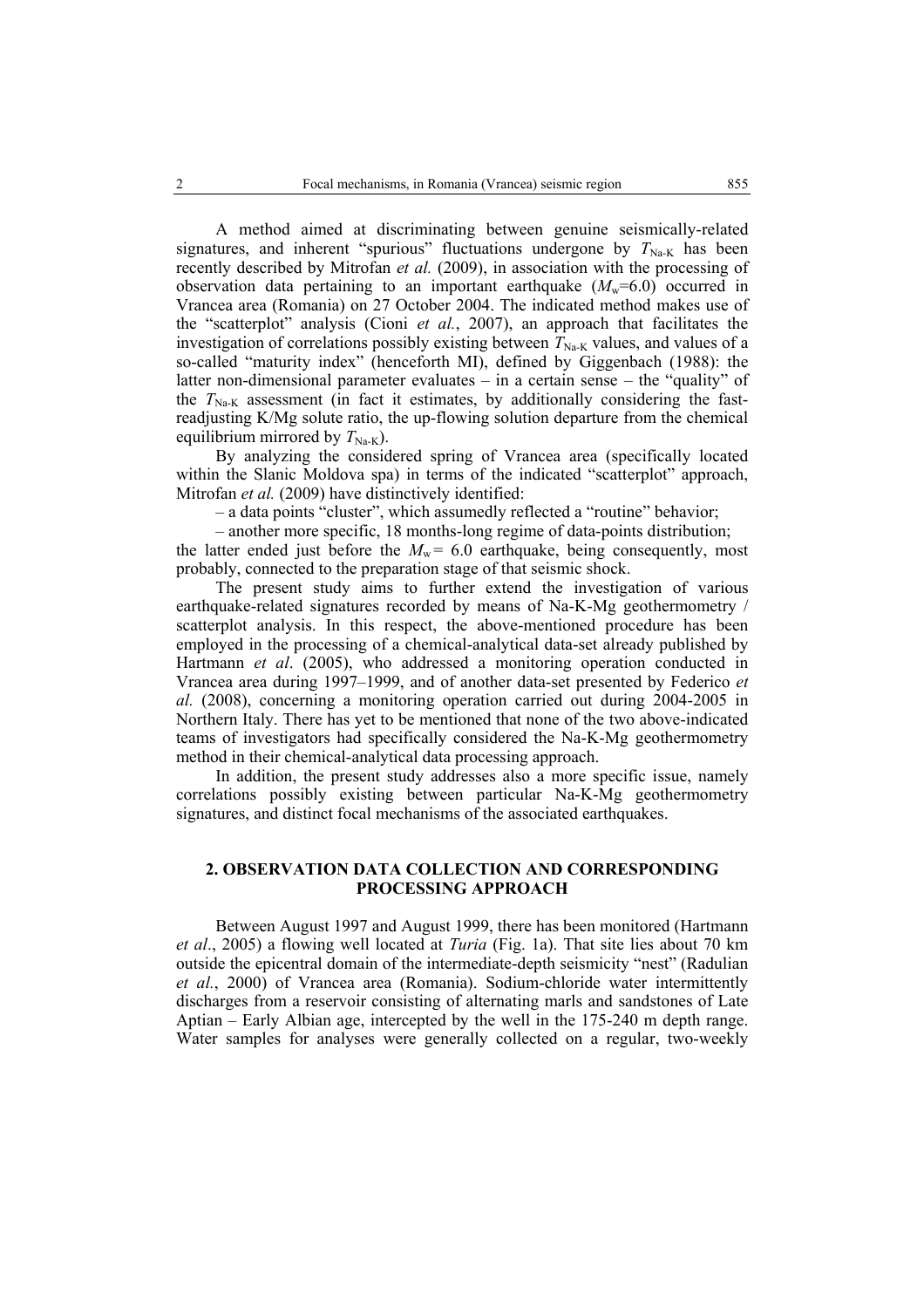basis. The corresponding chemical compositions have been published by Hartmann *et al*. (2005).

In northwest Italy, at *Agliano Terme* (Fig. 2a), there has been monitored (Federico *et al.*, 2008) a cold H<sub>2</sub>S-rich spring, which discharged sodium-chloride water from Messinian age deposits of prevalently marly character. That spring is located in the Po River plain, in a moderate-seismicity region where most investigators (see, for example, Calais *et al.*, 2002 and references therein) locate the pole around which, assumedly, the counterclockwise rotation of Adria microplate occurs. The analytical results obtained by monthly sampling campaigns conducted at the Agliano Terme spring between January 2004 and December 2005 are provided in the indicated paper of Federico *et al.* (2008).

In the present study, chemical data collected during the two above mentioned monitoring operations have been used to compute, by means of procedures defined by Giggenbach (1988), the values of the  $T_{\text{Na-K}}$  and MI parameters. There has been also performed initially, by taking into account the overall chemical-analytical data that were available, a conversion of the Na, K and Mg contents of each of the Agliano Terme spring samples, which in the original paper of Federico *et al.* (2008) were provided as mg/L: that conversion was necessary for obtaining concentrations expressed as ppm, in compliance with the diagnosis procedure stipulated by Giggenbach (1988).

Further specific details concerning the monitoring sites characteristics are provided in Table 1.

| <b>Sampling site</b>                             | Turia                             | Agliano Terme                        |  |  |
|--------------------------------------------------|-----------------------------------|--------------------------------------|--|--|
| Latitude N                                       | 46.03                             | 44.8                                 |  |  |
| Longitude E                                      | 25.92                             | 8.25                                 |  |  |
| <b>Monitoring time-</b><br>interval              | 6 September 1997 – 21 August 1999 | 22 January $2004 - 13$ December 2005 |  |  |
| <b>Outlet temperature</b><br>range $(^{\circ}C)$ | $12.5 - 17.0$                     | $11.7 - 17.0$                        |  |  |
| pH range                                         | $6.01 - 6.84$                     | $7.2 - 7.8$                          |  |  |
| Na-K temperature<br>range $(^{\circ}C)$          | $201 - 237$                       | $72 - 122$                           |  |  |
| <b>Maturity index</b><br>range                   | $1.80 - 1.98$                     | $2.05 - 2.26$                        |  |  |

*Table 1* 

#### Groundwater sampling sites characteristics

All the considered samples complied with the basic suitability criteria for the Na-K-Mg geothermometry diagnosis (Giggenbach, 1988), i.e. they had NaCl chemical character and close-to-neutral pH values. Different from the spring-water at Agliano Terme, for which MI values always fell within the 2.00-2.66 range, and thus made that fluid fully compliant with the suitability criteria stipulated by Giggenbach (1988), MI values at Turia were always smaller than 2.00, but not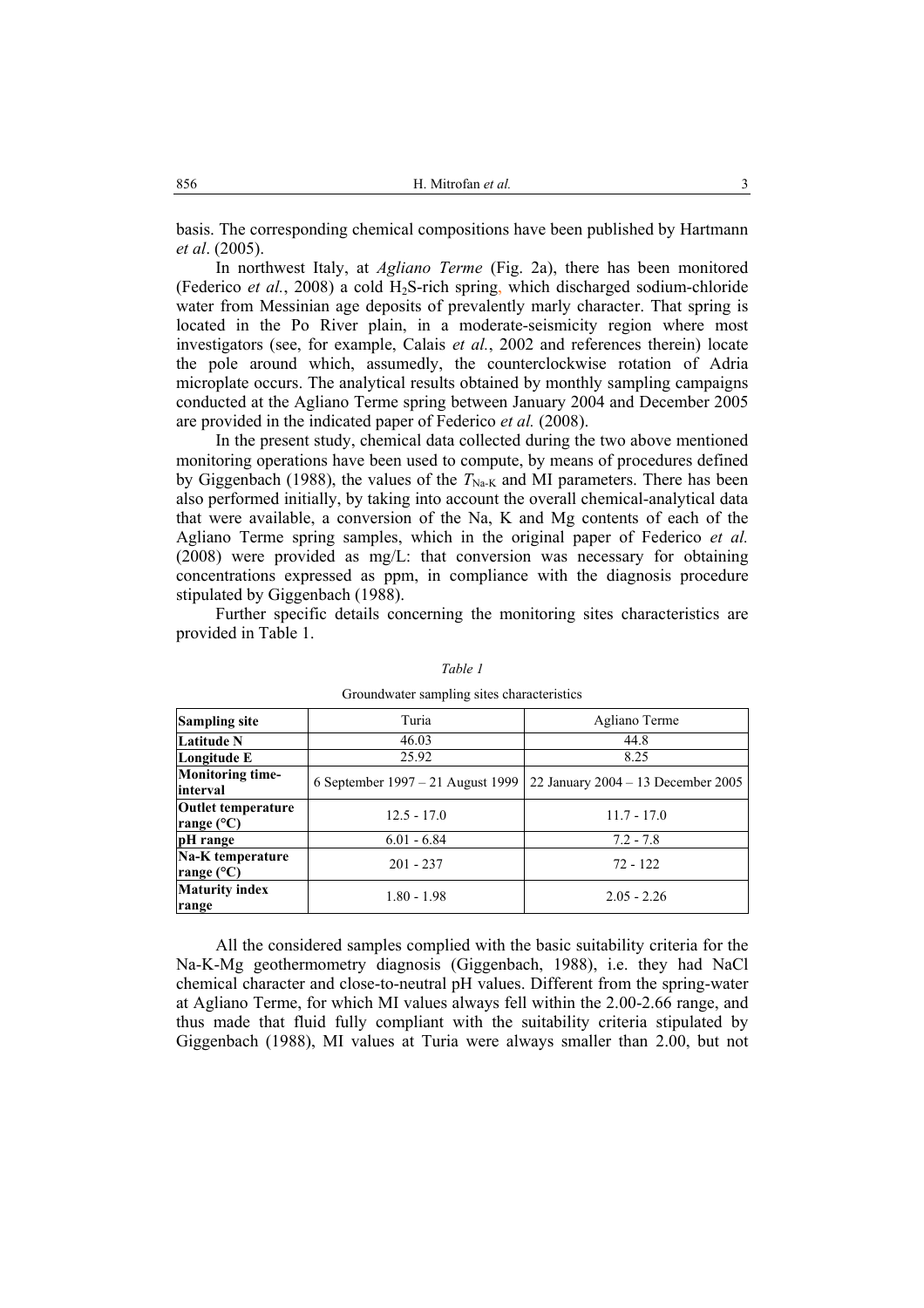lower than 1.80 (Table 1). This minor violation of samples suitability criteria appears to be nevertheless acceptable, considering the internal consistency of the Na-K-Mg geothermometry behavior pattern (as illustrated by the subsequent paragraphs 3.1 and 3.2).



Fig. 1 – a) Location (diamond) of the sampling site at Turia, next to Vrancea seismic zone. On occurrence of the two intermediate depth (∼150 km), moderate magnitude ( $M<sub>w</sub>$ = 5.2-5.4) earthquakes shown on the map as black dots with corresponding beach-balls, specific signatures have been identified in the Na-K-Mg geothermometry records (those seismic events were the strongest that the Harvard CMT catalog listed during that hydrochemical monitoring operation and during the 2 years that preceded it, within a  $5 \times 5^{\circ}$  rectangle centered on the monitoring site at Turia). b) Maturity index (MI) *vs*. Na-K temperature ( $T_{\text{Na-K}}$ ) scatterplot diagram constructed for the groundwater discharge at Turia. Dots indicate "cluster" regimes (see text). Empty squares indicate the first "drift" event (March-September 1998), possibly associated to the 13 March 1998 Vrancea earthquake  $(M_w = 5.2)$ . Empty triangles indicate the second "drift" event (April-August 1999), possibly associated to the 28 April 1999 Vrancea earthquake ( $M_w = 5.4$ ). Selected sampling dates during the "drift" events are indicated by labels. c) Time distribution of the significant seismic events ( $M_w \ge 4.0$ , as listed by the Harvard CMT catalog) which occurred in Vrancea area during the considered hydrochemical monitoring operation and during the previous 2 years. The shaded regions mark the "drift" regime occurrences, with the dashed vertical line indicating that the "drift" regime extended for an additional, unspecified period after the end of the monitoring operation. Beach-balls illustrate, in each of the three panels, the focal mechanisms of the two strongest recorded earthquakes – those which were assumedly associated with specific Na-K-Mg geothermometry signatures.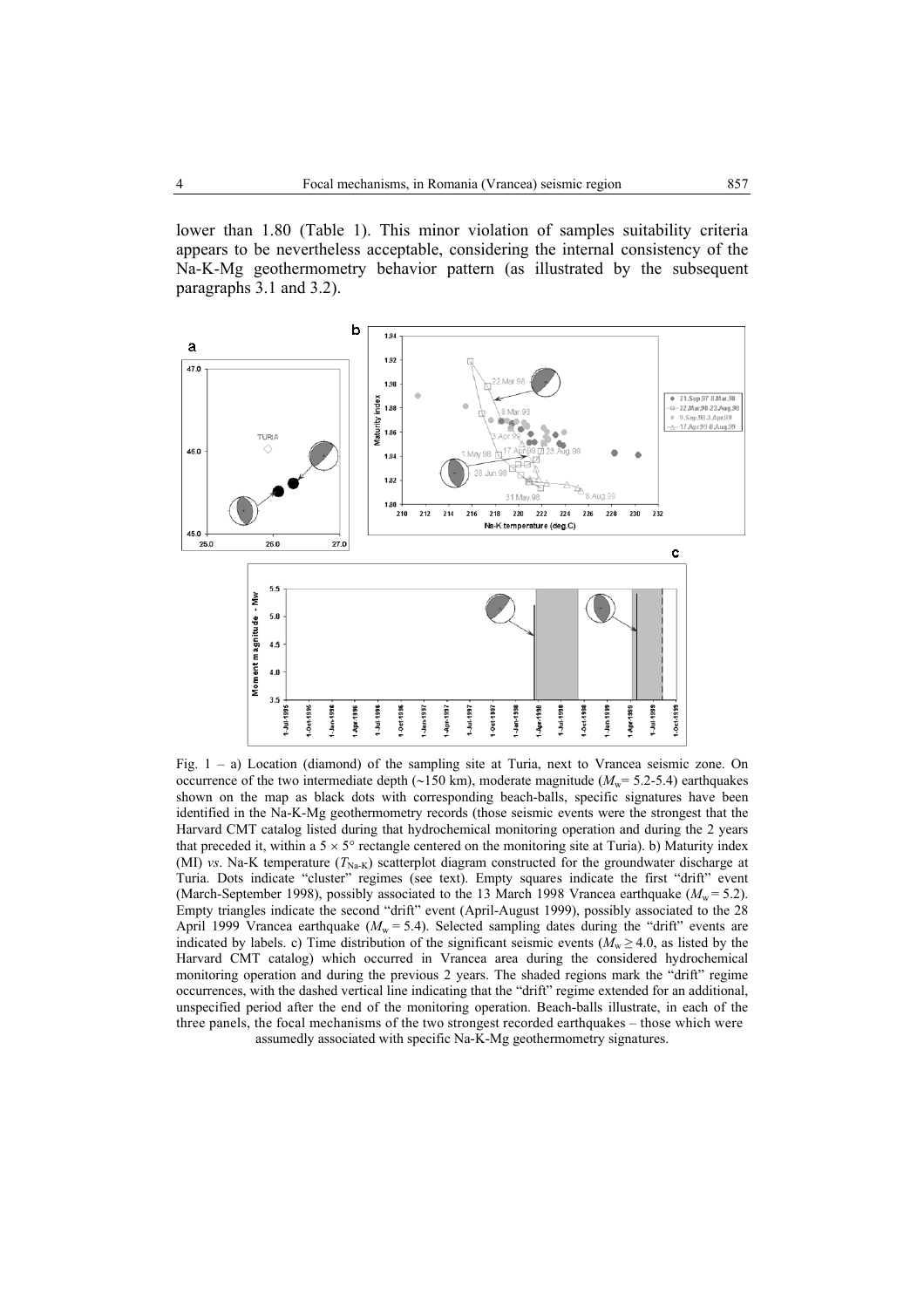In order to clearly distinguish key evolution trends, the time-series of the actually computed  $T_{\text{Na-K}}$  and MI values have been filtered by means of a running average algorithm (Mitrofan *et al.*, 2008). Next, the MI and  $T_{\text{Na-K}}$  values thus averaged have been used to construct scatterplot diagrams (Fig. 1b, 2b). This latter procedure – analogous to one previously used by Cioni *et al.* (2007) for identifying earthquake-related signals in the time-series of temperature, electrical conductivity and  $CO<sub>2</sub>$  concentration values of a specific outlet – made readily apparent certain distinct correlation-regimes which shall be given detailed discussion below (paragraph 3.1).

In order to identify, in the neighborhood of the monitored discharges, significant earthquakes to which specific Na-K-Mg geothermometry signatures could be associated, we have basically taken into account the main seismic events  $(M_w \geq 4.0)$  listed by the ISC catalog (available at http://www.isc.ac.uk/search/ bulletin/).

There were considered, for each of the two investigated areas, earthquakes having occurred at any depth, within a  $5 \times 5^{\circ}$  rectangle centered on the hydrochemical monitoring site. Yet since the present study showed a particular interest to the focal mechanisms particularities, there were retrieved from the ISC catalog, for each specific area, the entries supplied by that particular contributor who had provided focal mechanisms for all the events we considered in that area: specifically, the Harvard CMT catalog (available at http://www.globalcmt.org/), for Vrancea area, and the Regional Moment Tensor Catalog of the Swiss Seismological Service in Zurich (available at http://www.seismo.ethz.ch/mt/), for Northern Italy.

#### *Table 2*

Main seismic events ( $M_w \ge 4.0$ ), that the ISC catalog listed within a 5  $\times$  5° rectangle centered on each of the two considered sampling sites, over periods extending from 2 years before the start of each monitoring operation, until shortly after that operation was completed

| <b>Sampling site</b> | Date of the<br>earthquake | Latitude<br>N | Longitude E | Depth<br>[km] | Magnitude<br>[Mw] |
|----------------------|---------------------------|---------------|-------------|---------------|-------------------|
| Turia                | 13 March 1998             | 45.61         | 26.30       | 151.2         | 5.2               |
|                      | 28 April 1999             | 45.51         | 26.08       | 143.7         | 5.4               |
|                      | 8 June 2002               | 44.360        | 10.696      | 33            | 4.3               |
|                      | 13 November 2002          | 45.606        | 10.169      | 12            | 4.3               |
|                      | 11 April 2003             | 44.792        | 8.892       | 12            | 4.9               |
| Agliano Terme        | 23 February 2004          | 47.272        | 6.271       | 12            | 4.5               |
|                      | 24 November 2004          | 45.626        | 10.559      | 9             | 5.0               |
|                      | 19 April 2005             | 44.818        | 9.786       | 24            | 4.0               |
|                      | 8 September 2005          | 46.032        | 6.897       | 8             | 4.5               |

Different from the previously discussed case of the Slanic Moldova spring (Mitrofan *et al.*, 2009), where the earthquake-related signature of the Na-K-Mg geothermometer seems to have reached the sampling point at the ground surface virtually "instantaneously", significant delays in the "arrival time" of the seismically-related signals may occur in the case of slower up-flows: for a reasonable range of groundwater flow parameters, computations indicate that an earthquake-related alteration induced at the depth of origin of a fluid up-flow may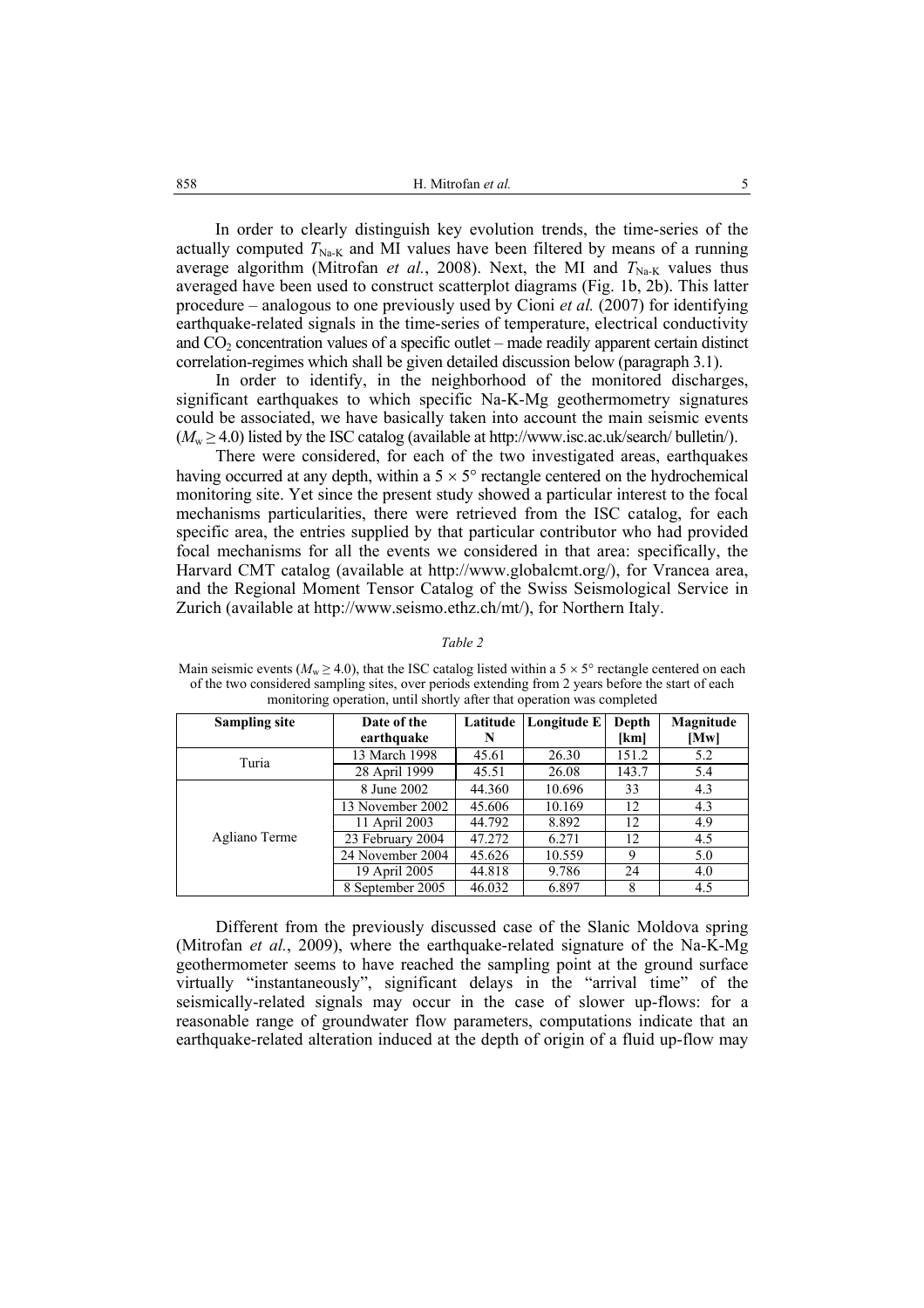reach the ground surface within time-intervals ranging from less than one day, to more than one year. That is why a wide enough time interval has been considered, so as to account also for the possibility that significant earthquakes, having occurred many months before the beginning of the monitoring operation, could still exhibit noticeable signatures in the recorded  $T_{\text{Na-K}}$  and MI time-series. Specifically, the time-span taken into account for indentifying significant earthquakes has covered a period extending from 2 years before the start of each monitoring operation, until shortly after the concerned operation was completed.



Fig. 2 – a) Location of the sampling site at Agliano Terme (diamond). Dots within the map indicate the significant seismic events ( $M_w \ge 4.0$ ) that the Regional Moment Tensor Catalog of the Swiss Seismological Service in Zurich listed during that hydrochemical monitoring operation (in black), and during the 2 years that preceded it (in grey), within a  $5 \times 5^{\circ}$  rectangle centered on Agliano Terme. Specific signatures noticed in the Na-K-Mg geothermometry records have been ascribed to the strongest  $(M_w = 4.9 - 5.0)$  earthquakes occurred during that period (displayed as larger dots, with associated beach-balls). b) Maturity index (MI) *vs*. Na-K temperature  $(T_{\text{Na-K}})$  scatterplot diagram constructed for the groundwater discharge at Agliano Terme. Dots indicate "cluster" regimes (see text). Empty squares indicate the first "drift" event (February-April 2004), possibly associated to the 11 April 2003 earthquake ( $M_w = 4.9$ ). Empty triangles indicate the second "drift" event (May-September 2005), possibly associated to the 24 November 2004 earthquake ( $M_w = 5.0$ ). The sampling dates during the "drift" events are indicated by labels. c) Time distribution of the significant seismic events  $(M_w \ge 4.0)$ , as listed by the Regional Moment Tensor Catalog of the Swiss Seismological Service in Zurich) which occurred in the considered area during the Agliano Terme hydrochemical monitoring operation and during the previous 2 years. The shaded regions mark the "drift" regime occurrences, with the dashed vertical line indicating that the "drift" regime extended for an additional, unspecified period before the start of the actual monitoring operation. Beach-balls illustrate, in each of the three panels, the focal mechanisms of the two strongest recorded earthquakes – those which were assumedly associated to specific Na-K-Mg geothermometry signatures.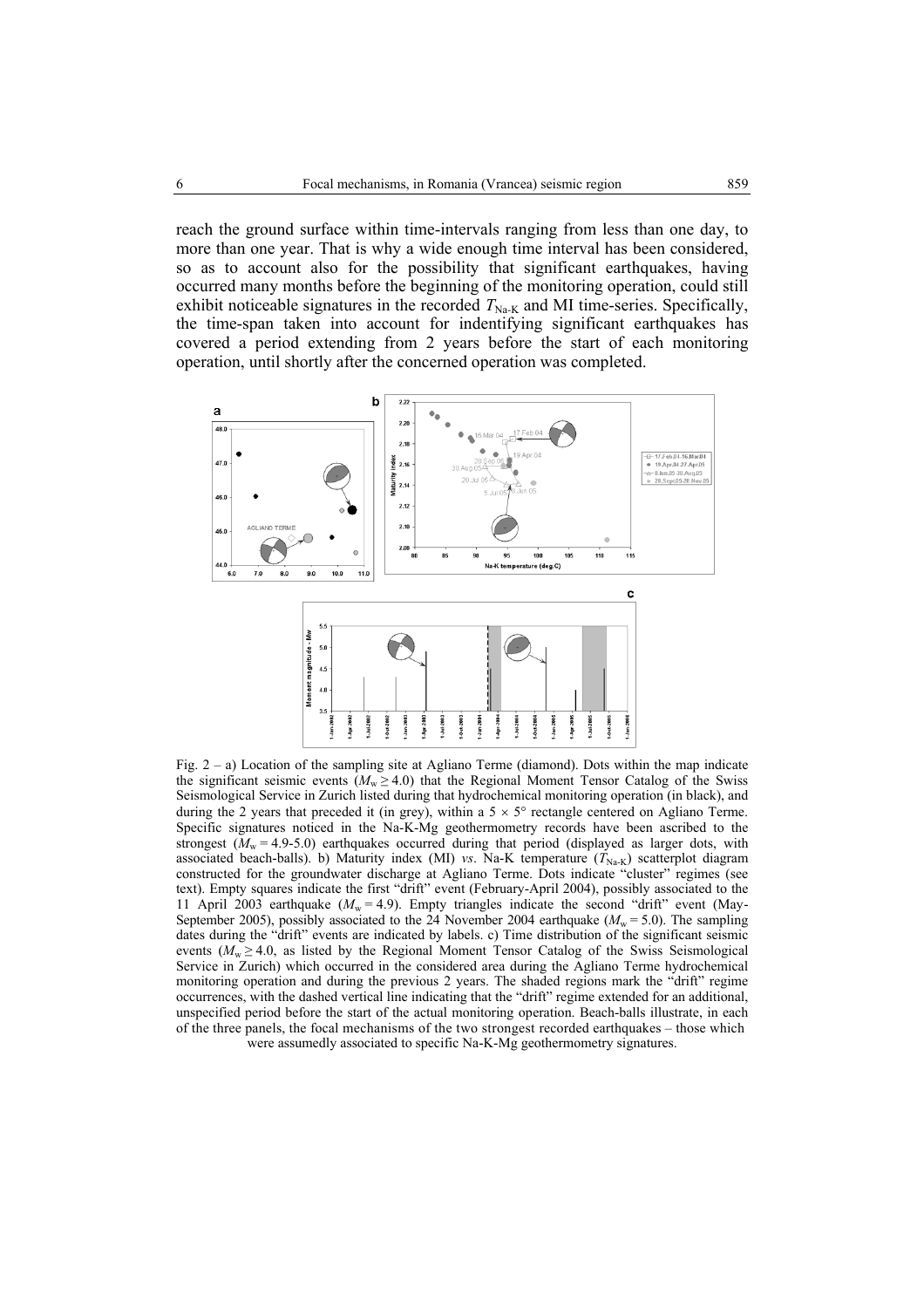The seismic event lists prepared in accordance with the above-indicated procedure are provided in Table 2.

# **3. RESULTS AND DISCUSSION**

# 3.1. DATA-POINTS CORRELATION REGIMES

Results of both monitoring operations, conducted at Turia and at Agliano Terme, exhibit rather similar patterns (Figs. 1b, 2b). Specifically, for each of the two operations, the MI *versus*  $T_{\text{Na-K}}$  scatterplot diagram includes:

– a rather narrow domain – which corresponds to what Mitrofan *et al.*

(2009) had designated as a "cluster": the "cluster" consists – in both particular considered cases, of Turia and of Agliano Terme – of two series of rather regularly distributed data-points, which are actually intermingled, being at the same time tightly correlated (corresponding overall correlation values, computed for the intermingled data-point series, score  $r^2 = -0.911$  for Turia, and  $r^2 = -0.996$  for Agliano Terme);

– two data-points series which appear to "drift away" (Mitrofan *et al.*, 2009) from the main "cluster". Data points belonging to each "drift away" group appear to be more poorly correlated as compared to those of the main "cluster" (for instance,  $r^2 = -0.791$  for the "drift" event recorded at Turia between March-September 1998, and  $r^2 = -0.426$  for the "drift" event recorded at Agliano Terme between May-September 2005).

By assuming that, likewise the previously mentioned Na-K-Mg geothermometry signature recorded at the Slanic Moldova spring (Mitrofan *et al.*, 2009), the "drift" regime occurred in response to some anomalous, disturbing processes (which could be, in particular, a significant earthquake), the obvious next step for further investigation was to search for such possible causes.

#### 3.2. POSSIBLE CORRESPONDENCES TO SIGNIFICANT EARTHQUAKES

In Figs. 1c and 2c there are indicated the suites of main earthquakes which, assumedly, could have been associated to the "drift" signatures outlined in the Na-K-Mg geothermometry records of Figs. 1b and 2b. Yet none of the largest earthquakes of the concerned time-periods occurred at the end of a "drift" event – a setting highly contrasting with the behavior that the Slanic Moldova spring had exhibited (Mitrofan *et al.*, 2009) on occurrence of the  $M_w = 6.0$  Vrancea earthquake of 27 October 2004. In fact, a reasonable analogy to that latter particular instance requires that 6-12 month-long time-lags actually elapsed between the occurrence of an important earthquake, and the end of the corresponding "drift" period exhibited by the groundwater discharges of Turia or of Agliano-Terme (Figs. 1c and 2c, Table 3).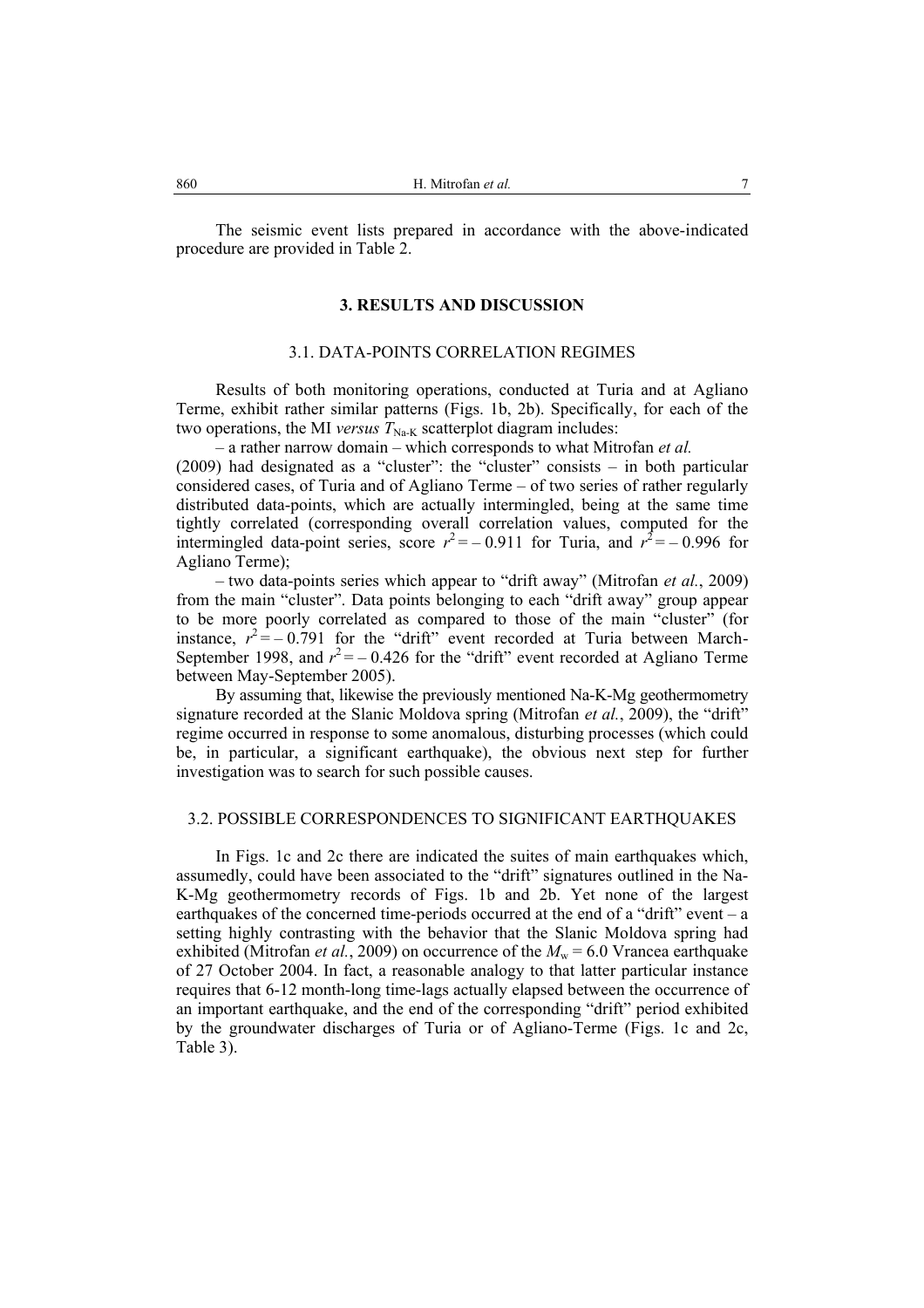Significantly longer up-flow durations could be the cause for such delays. Direct comparison between the scatterplots of all three concerned monitoring operations – Slanic Moldova, Turia and Agliano Terme – seems to provide further support for that inference (Fig. 3): outlets subject to *larger time-lags* between the occurrence of an important earthquake and the end of the corresponding "drift" period (∼6 months at Turia, 10-12 months at Agliano Terme – Figs. 1c and 2c, Table 3), have their "cluster" regime "envelopes" positioned increasingly near with respect to the axes origin. Such "envelopes" may be viewed as characteristic for *smaller value-ranges of the "maturity index"* (MI), the latter being at its turn – to a certain extent – a proxy of the fluid up-flow duration (the smaller the MI value, the longer the time required by the hydrothermal up-flow to reach the sampling point at the surface).



Fig. 3 – Maturity index (MI) *vs*. Na-K temperature  $(T_{\text{Na-K}})$  scatterplot diagram, combining the results of monitoring operations conducted at Turia, at Agliano Terme, and at Slanic Moldova (the raw chemical-analytical data for that latter case were retrieved from Mitrofan *et al.*, 2008). The "cluster" regime "envelopes" are arbitrarily traced: they are only meant to illustrate that each outlet could range, in terms of its groundwater up-flow duration, in a significantly different domain (see text).

All things considered, there seems that for "sluggish" up-flows (diagnosed as such by means of their "cluster" regime "envelopes" – ex. the outlets of Turia and of Agliano Terme), the "drift" behavior became manifest in the fluid sampled at the earth surface only long time after the assumedly-related earthquake had actually occurred.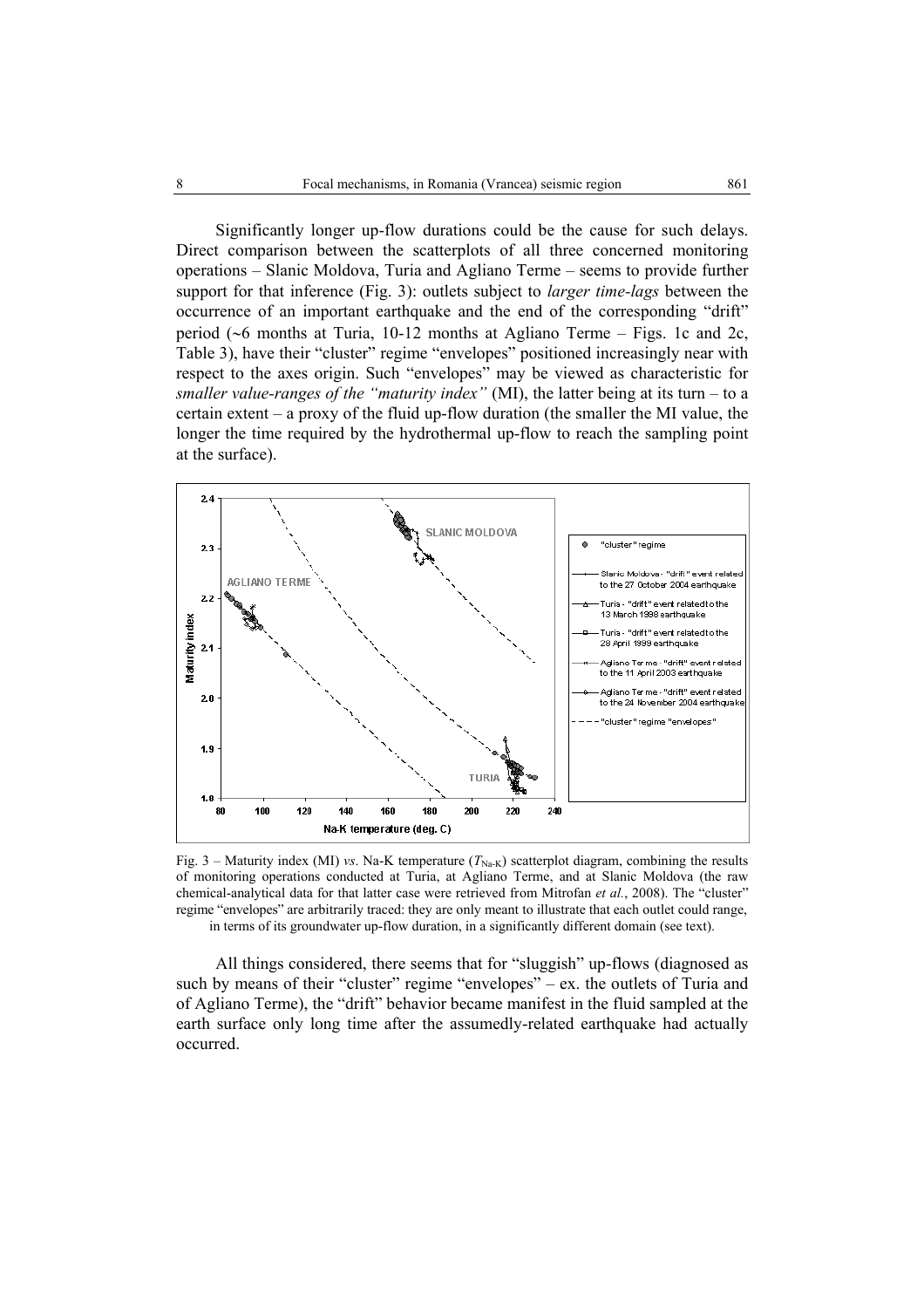## 3.3. CORRESPONDENCE TO FOCAL MECHANISMS PARTICULARITIES

There appears that all the previously discussed deep-origin groundwater discharges display rather similar settings of their "cluster" regime data-points (Fig. 3). Conversely, the "drift-away" pathways are quite different, even in the case of the same groundwater outlet. One possibility which we investigated was that such differences in the "drift-away" pathways could be related to particularities in the focal mechanisms of each considered earthquake.

Both major Vrancea earthquakes inferred to be related to the particular, "drift-away" signatures detected in the Na-K-Mg geothermometry records of Turia outlet (Fig. 1, Tables 2, 3) have occurred at intermediate depths (∼150 km) and displayed a reverse-faulting mechanism (as indicated by the Harvard CMT catalog, available at http://www.globalcmt.org/); yet while the P-axis of the first event (13 March 1998) displayed a NW-SE strike (which is habitual for most intermediatedepth Vrancea earthquakes – Radulian *et al.*, 2000), the P-axis of the second event (28 April 1999) exhibited a less usual, SW-NE strike. Correspondingly, the Na-K-Mg geothermometry analysis has indicated dissimilar patterns for the subsurface temperature evolutions associated to each of the two seismic events (Fig. 1b).

*Table 3* 

Inferred correspondences between the recorded "drift" events and the significant earthquakes having occurred within an adjoining time-period

| "Drift" event             |                        |                             | Earthquake to which the "drift" event<br>was assumedly associated |         |                                                                                             |
|---------------------------|------------------------|-----------------------------|-------------------------------------------------------------------|---------|---------------------------------------------------------------------------------------------|
| <b>Monitoring</b><br>site | "Drift" event record   | <b>Duration</b><br>(months) | Date of<br>occurrence                                             | $M_{w}$ | Time-lag<br>between the<br>earthquake<br>and the end<br>of the "drift"<br>event<br>(months) |
| Turia                     | March – September 1998 | $5 - 6$                     | 13 March 1998                                                     | 5.2     | 6                                                                                           |
|                           | April – August 1999    | >4                          | 28 April 1999                                                     | 5.4     | >4                                                                                          |
| Agliano<br>Terme          | February - April 2004  | > 2                         | 11 April 2003                                                     | 4.9     | 12                                                                                          |
|                           | $May - September 2005$ | $4 - 5$                     | 24 November<br>2004                                               | 5.0     | 10                                                                                          |

The two significant events of Northern Italy which were assumed to be associated with the specific ("drift-away") Na-K-Mg geothermometry signatures recorded at the monitored spring at Agliano Terme (Fig. 2, Tables 2, 3), occurred at shallow (∼10 km) depth. For both events, focal mechanisms (as provided by the Regional Moment Tensor Catalog of the Swiss Seismological Service in Zurich,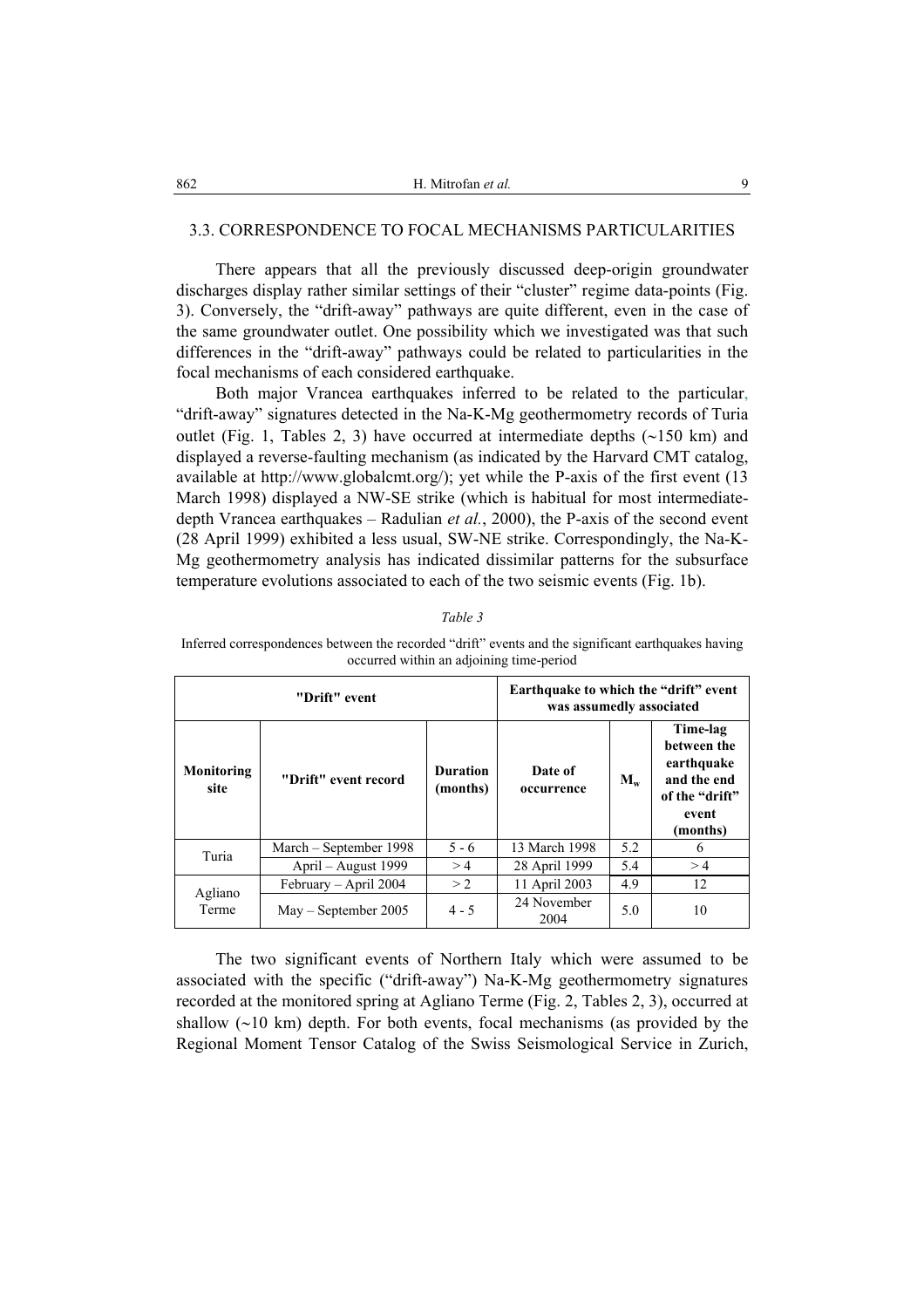available at http://www.seismo.ethz.ch/mt/) indicated NW-SE compression. Yet the T-axis changed from near-horizontal, for the first event (11 April 2003), to near-vertical, for the second one (24 November 2004). Accordingly, a pattern of increased subsurface temperatures was recorded at the Agliano Terme spring in the first case, while the opposite pattern (decreased subsurface temperatures) was noticed on occurrence of the second event (Fig. 2b). One possible explanation was that horizontal tension favored deeper cracks opening, and associated intrusions of hotter water from larger depths (a more detailed discussion pertaining to that topic is provided in Mitrofan *et al.*, 2008).

#### **4. CONCLUSIONS**

Observation data provided by a couple of hydrochemical monitoring operations conducted over periods of about 2 years in Romania (Vrancea seismic area) and in Northern Italy, have been processed by means of an approach that combined Na-K-Mg geothermometry (Giggenbach, 1988) with scatterplot analysis (Cioni *et al.*, 2007). The indicated procedure has outlined quite distinct anomalous signals, which displayed highly coherent patterns and lasted for several months (between at least 2, and a maximum of about 6 months).

The anomalous signatures were manifest within the several-months timeintervals that followed the occurrence of the most important earthquakes  $(4.9 \leq M_{\rm w} \leq 5.4)$  recorded in each of the two study areas. Consequently, there was inferred that seismogenetically-related signals were induced at the depths-of-origin of the concerned groundwater discharge, becoming yet manifest in the fluid sampled at ground surface only after time-lags which ranged between about 6 and 12 months. When compared to the corresponding value-ranges of Giggenbach's (1988) "maturity index" (a proxy of the fluid up-flow duration), the indicated delays appear to be controlled by the "sluggishness" of fluid up-flows which develop between the groundwater depth-of-origin and the earth surface.

At the same outlet, on occurrence of important earthquakes subject to dissimilar focal mechanisms, different patterns of anomalous Na-K-Mg geothermometry signatures have been recorded.

When overall considered, the above-indicated relationships between specific Na-K-Mg geothermometry signatures and the particularities of the corresponding important earthquakes suggest that interactions related to the seismogenesis processes could involve long-range lithospheric domains (that extend – on the horizontal, as well as on the vertical – for more than 150 km). At the same time, the Na-K-Mg signature associated to a particular earthquake could be used – besides amplitude and frequency spectra, focal mechanism, stress drop, magnitude, etc. – as an additional characteristic in the description and the study of that specific event.